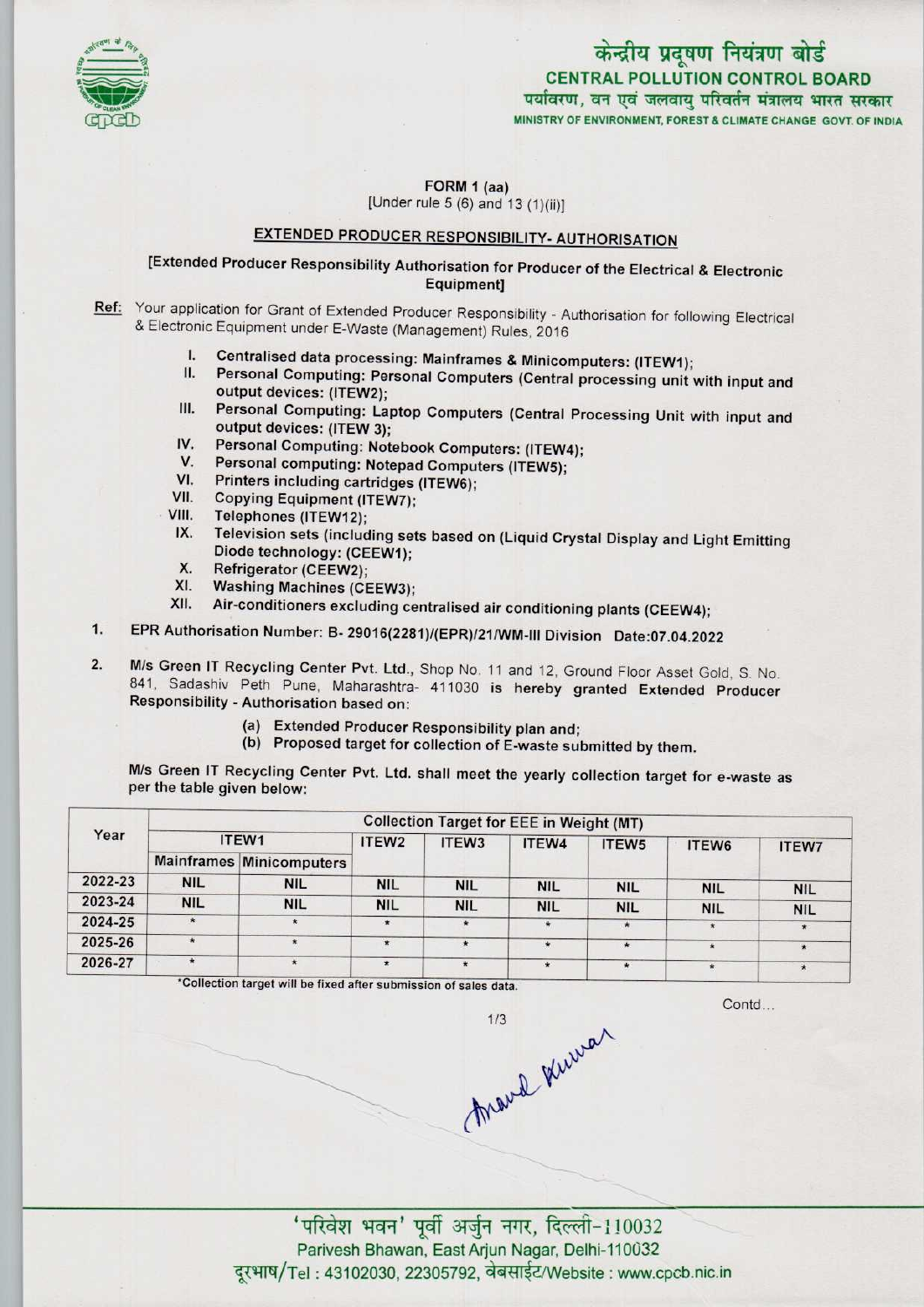

### From pre page.....

| Year    |            | <b>Collection Target for EEE in Weight (MT)</b> |                   |                   |            |  |  |
|---------|------------|-------------------------------------------------|-------------------|-------------------|------------|--|--|
|         | ITEW12     | CEEW1                                           | CEEW <sub>2</sub> | CEEW <sub>3</sub> | CEEW4      |  |  |
| 2022-23 | <b>NIL</b> | <b>NIL</b>                                      | <b>NIL</b>        | <b>NIL</b>        | <b>NIL</b> |  |  |
| 2023-24 | <b>NIL</b> | <b>NIL</b>                                      | <b>NIL</b>        | <b>NIL</b>        | <b>NIL</b> |  |  |
| 2024-25 |            |                                                 |                   | $\star$           |            |  |  |
| 2025-26 | $\star$    |                                                 |                   |                   |            |  |  |
| 2026-27 |            |                                                 | $\star$           |                   |            |  |  |

\*Collection target will be fixed after submission of sales data.

#### The Authorisation shall be valid for a period of five (5) years from date of issue with following  $\mathbf{3}$ conditions:

- i. You shall strictly follow the approved Extended Producer Responsibility plan, a copy of which is enclosed herewith as Enclosure-I;
- ii. You shall ensure that collection mechanism or collection Centres are set up or designated as per the details given in the Extended Producer Responsibility plan and that shall be completed before the proposed dates if any in the EPR Plan (list of collection Centres and the toll free numbers for reverse logistics enclosed);
- iii. You shall ensure that all the collected e-waste is channelized to recycler/dismantler M/s Greenzon Recycling Pvt. Ltd R-30, UPSIDC Industrial Area, Sikandrabad, Bulandshar and records shall be maintained at recycler/dismantler and your end;
- iv. You shall maintain records, in Form-2 of these Rules, of e-waste and make such records available for scrutiny by Central Pollution Control Board;
- v. You shall file annual returns in Form-3 to the Central Pollution Control Board on or before 30th day of June following the financial year to which that returns relates.

#### vi. General Terms & Conditions of the Authorisation:

- a. The authorisation shall comply with provisions of the Environment (Protection) Act, 1986 and the E-waste (Management) Rules,2016 made there under;
- b.The authorisation or its renewal shall be produced for inspection at the request of an officer authorised by the Central Pollution Control Board;
- c.Any change in the approved Extended Producer Responsibility plan should be informed to Central Pollution Control Board within 15 days on which decision shall be communicated by Central Pollution Control Board within sixty days;
- d. It is the duty of the authorised person to take prior permission of the Central Pollution Control Board to close down any collection centre/points or any other facility which are part of the EPR plan;
- e. An application for the renewal of authorisation shall be made as laid down in sub-rule (vi) of rule of 13(1) the E-Waste (Management) Rules, 2016;
- f.The Board reserves right to cancel/amend/revoke the authorisation at any time as per the

policy of the Board or Government.<br>
2/3<br>
0

Contd...